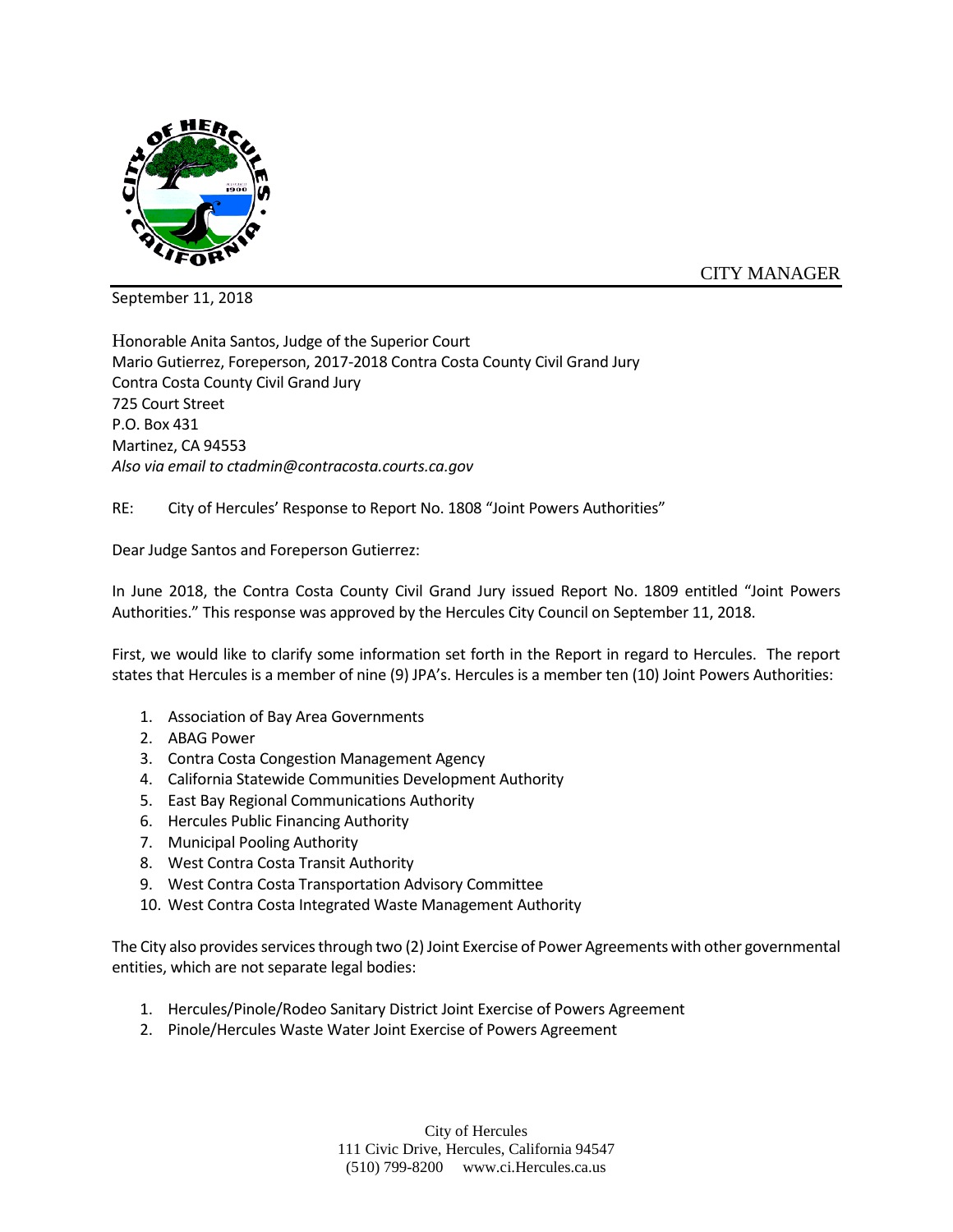It appears that the Grand Jury report does not differentiate between these two types of agreements, the first creates a separate legal entity, and the second is merely a cooperative agreement between existing entities.

Below find the City of Hercules' responses to the report's findings and recommendations.

## **FINDINGS**

- Finding 1. In the Direct JPA model, each member delegates to the JPA a function that each member has the legal authority to provide. This shared approach results in cost savings and better efficiency on behalf of taxpayers.
- City Response: Agree.
- Finding 2. The Circular JPAs with a single controlling entity, such as a city council, have the potential to avoid legal debt limits and provide limited disclosures to taxpayer.
- City Response: Partially disagree. A Joint Powers Authority (JPA) is a separate legal public entity as defined by the Government Code. As such, JPAs have the ability to incur their own debt separate from the municipality. A city may employ the lease exception to State constitutional debt limit through a partnership with any type of joint powers authority (JPA) or another partner organization, not just a "circular JPA."

The "single controlling entity", even if made up of the same members as a City Council, still serves in a separate legal role. All meetings of JPAs are publicly noticed and comply with the Brown Act, and disclosures and audits of JPAs are made in accordance with state law. In addition, a city that assumes debt as part of a JPA would disclose that debt and associated payments through a number of channels, including its budget, comprehensive annual financial report, and ongoing disclosure requirements.

- Finding 3. In Contra Costa County, there are 12 Circular JPAs created by cities with RDAs that no longer exist. These JPAs may no longer be valid because each is a member of another Financial JPA which may take on new debt without the prohibition (Gov. Codes Sections 6505 3416/34170 et seq.) placed on Successor Agencies.
- City Response: Disagree. While the Dissolution Law voided most agreements between former redevelopment agencies and their host cities, the Dissolution Law preserves the existence of joint powers authorities whose members included a former redevelopment agency. See Health & Safety Code section 34178(b). The City of Hercules has already verified with its Special Counsel that the Hercules Public Financing Authority is still validly constituted.
- Finding 4. Cities that have created the 12 Financial JPAs do not provide JPA-specific financial information in their budget document. As a result, the public may have difficulty evaluating JPA's financial performance.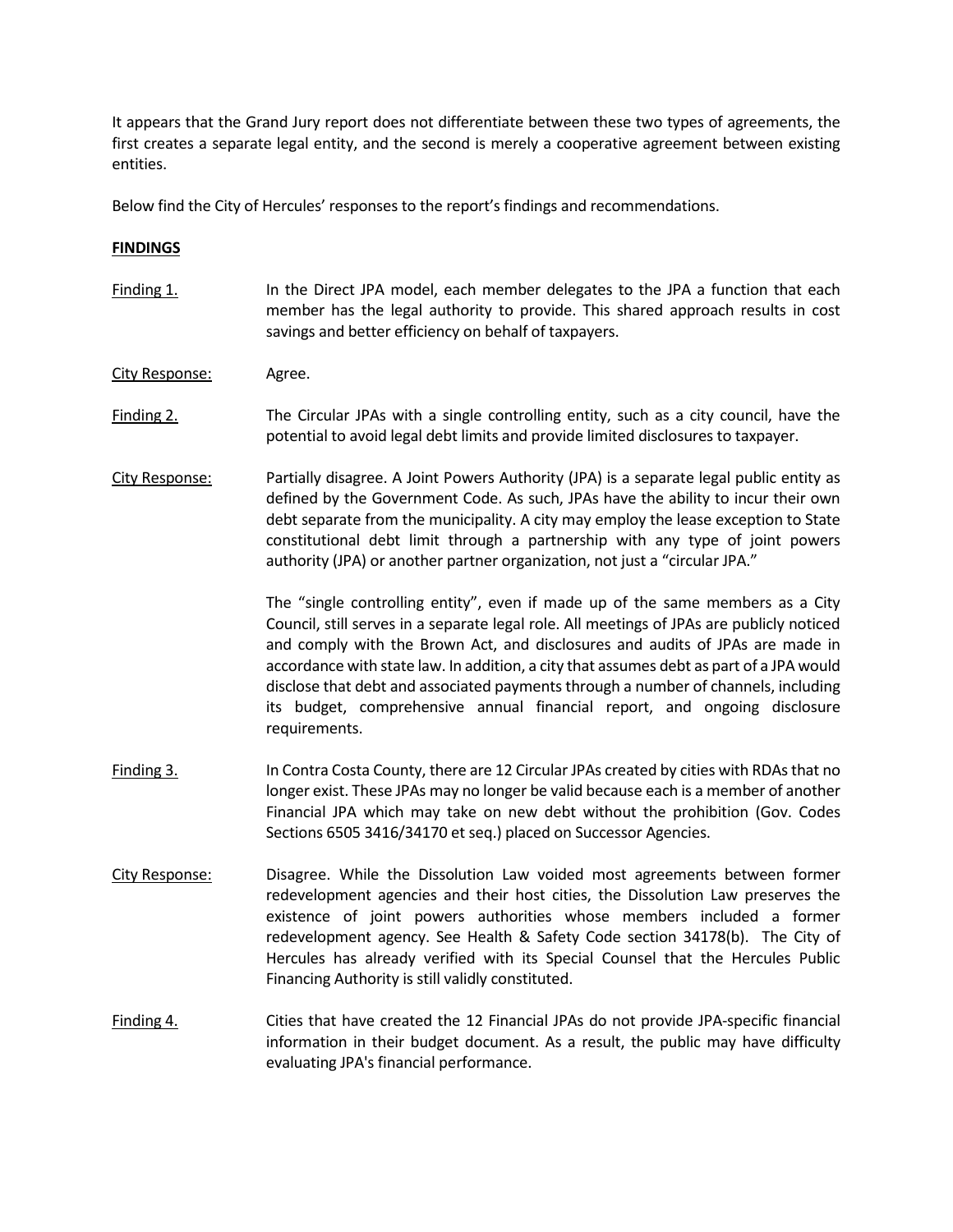City Response: Disagree. As noted above, a city that assumes debt as part of a JPA would disclose that debt and associated payments through a number of channels, including its budget, comprehensive annual financial report, and ongoing disclosure requirements.

## **RECOMMENDATIONS**

- Recommendation 1. All cities with JPAs in the County should confirm their compliance with Gov. Codes Sections 6505 by submitting the required audit report to the County Auditor by December 31, 2018.
- City Response: The recommendation will not be implemented except as to wholly controlled JPA's. It is the responsibility of the JPA, not its member agencies (some but not all who may be cities), to submit any required audit reports with the County Auditor. Under State law, JPAs are distinctly separate government entities. The City of Hercules is a member of ten JPAs, all but one of which is a separate legal entity, some which cross not only multiple county jurisdictions but are also statewide in some instances, having their own full-time staff, and include in at least one instance hundreds of member agencies. It is infeasible and unreasonable for member agencies to fulfill the duties of other government agencies, including JPAs.
- Recommendation 4. The 11 cities that are members of a JPA associated with an RDA or their Successor Agencies should consider confirming their compliance with the provisions of Abx1 .26 (Gov. Codes Sections 34177 et seq.) and report their findings and any corrective actions to the Auditor-Controller's office by December 31, 2018.
- City Response: This recommendation will not be implemented. The Auditor-Controller does not have jurisdiction over a JPA for this purpose. The City complies with state law with respect to the responsibilities of its Successor Agency.
- Recommendation 5. All cities with JPAs should consider making special efforts, such as special mailings to taxpayers, website postings and announcements in local media, to communicate JPA debt decisions and audit reports to the public beyond simple notifications by December 31, 2018.
- City Response: The recommendation will not be implemented except as to wholly controlled JPA's. As stated earlier, JPAs are distinctly separate governmental entities. It is the responsibility of the JPA and not its member agencies to communicate its debt decisions and audit reports to the public on its website. As the Civil Grand Jury's Finding No. 1 states, "each member delegates to the JPA a function that each member has the legal authority to provide." Having cities with JPAs communicate JPA debt decisions and audit reports on their websites, when the information should be available on the JPAs' websites, is counter to cost savings and efficiency on behalf of taxpayers.

We appreciate the Grand Jury's efforts on behalf of our communities and the residents of Contra Costa County.